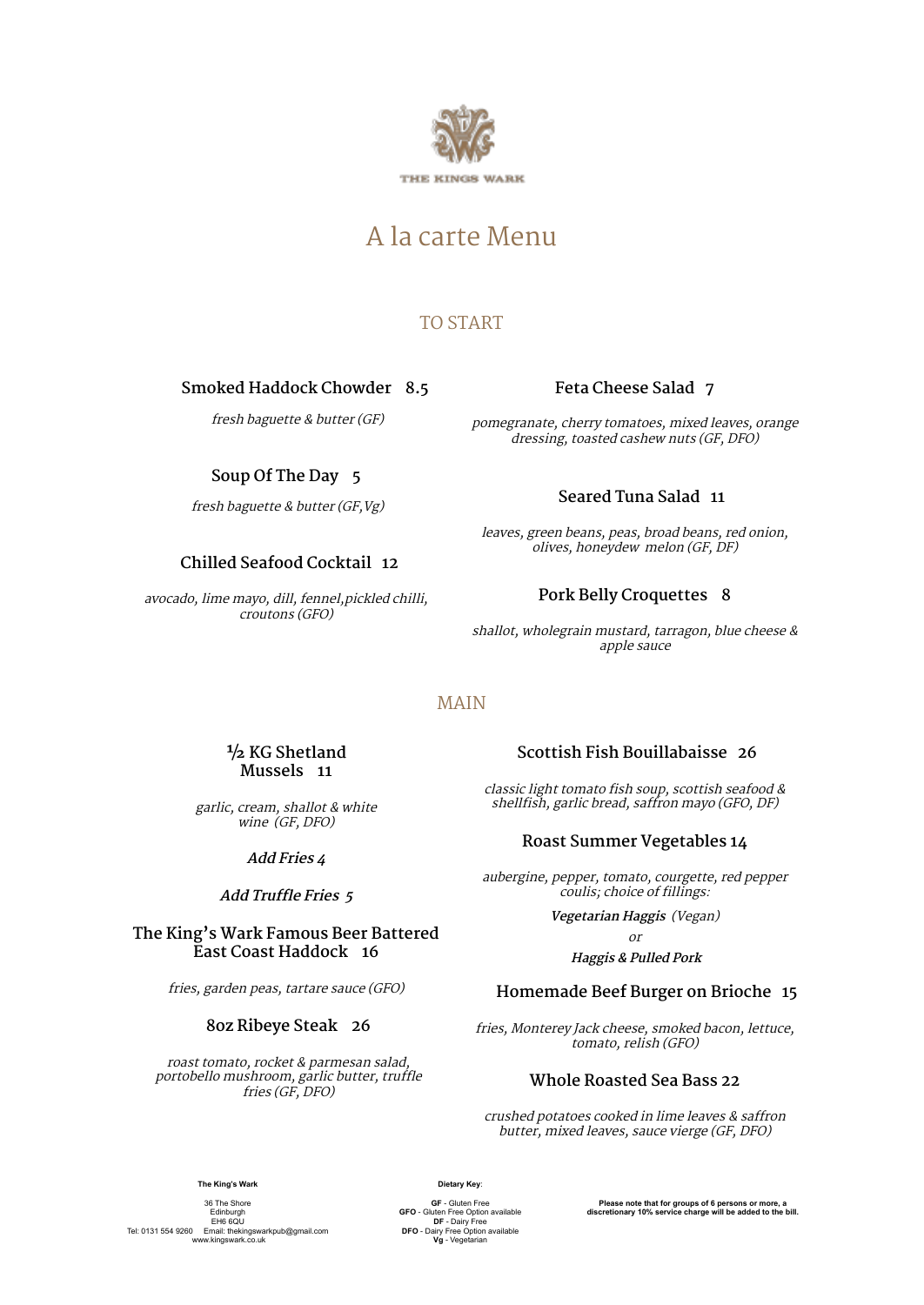

#### **Desserts**

#### **Sticky Toffee Pudding 6**

toffee sauce, vanilla ice-cream

#### **Rhubarb Clafoutis 6**

creme anglaise, vanilla ice-cream

#### **Selection of Ice-Cream 5**

three scoops: vanilla, chocolate, raspberry ripple

#### **I.J. Mellis Cheeseboard 12.5**

Isle of Mull Cheddar, Baron Bigod Brie, Hebridean Blue, crackers, grapes, chutney

#### **King's Wark Affogato 9**

two scoops of ice-cream, shot of espresso, liqueur

**Hazelnut** - Frangelico & Vanilla **Dark Chocolate** - Mozart & Vanilla **Banana** - Lang's Rum & Vanilla **Cream** - Baileys & Vanilla **Coffee** - Kahlua & Vanilla

**Orange** - Cointreau & Chocolate **White Chocolate** - Mozart & Chocolate **Honey** - Glayva & Chocolate **Berries** - Edinburgh Raspberry Liqueur & Raspberry Ripple

#### **Hot Drinks**

Williams & Johnson Coffee Co

| Americano<br>Espresso/Duo<br>Macchiato/Duo<br>Cortado | 2.75<br>2.2/2.75<br>2.5/2.95<br>2.95 | Latte<br>Cappuccino<br><b>Hot Chocolate</b><br>Теа | 3.2<br>3.2<br>2.5 |
|-------------------------------------------------------|--------------------------------------|----------------------------------------------------|-------------------|
| <b>Flat White</b>                                     | 2.95                                 | Breakfast, Earl Grey, Peppermint, Chamomile        |                   |

**The King's Wark**

36 The Shore Edinburgh<br>EH6 6QU<br>Tel: 0131 554 9260 Email: thekingswarkpub@gmail.com<br>www.kingswark.co.uk **Dietary Key**:

**GF** - Gluten Free **GFO** - Gluten Free Option available **DF** - Dairy Free **DFO** - Dairy Free Option available **Vg** - Vegetarian

Please note that for groups of 6 persons or more, a<br>discretionary 10% service charge will be added to the bill.